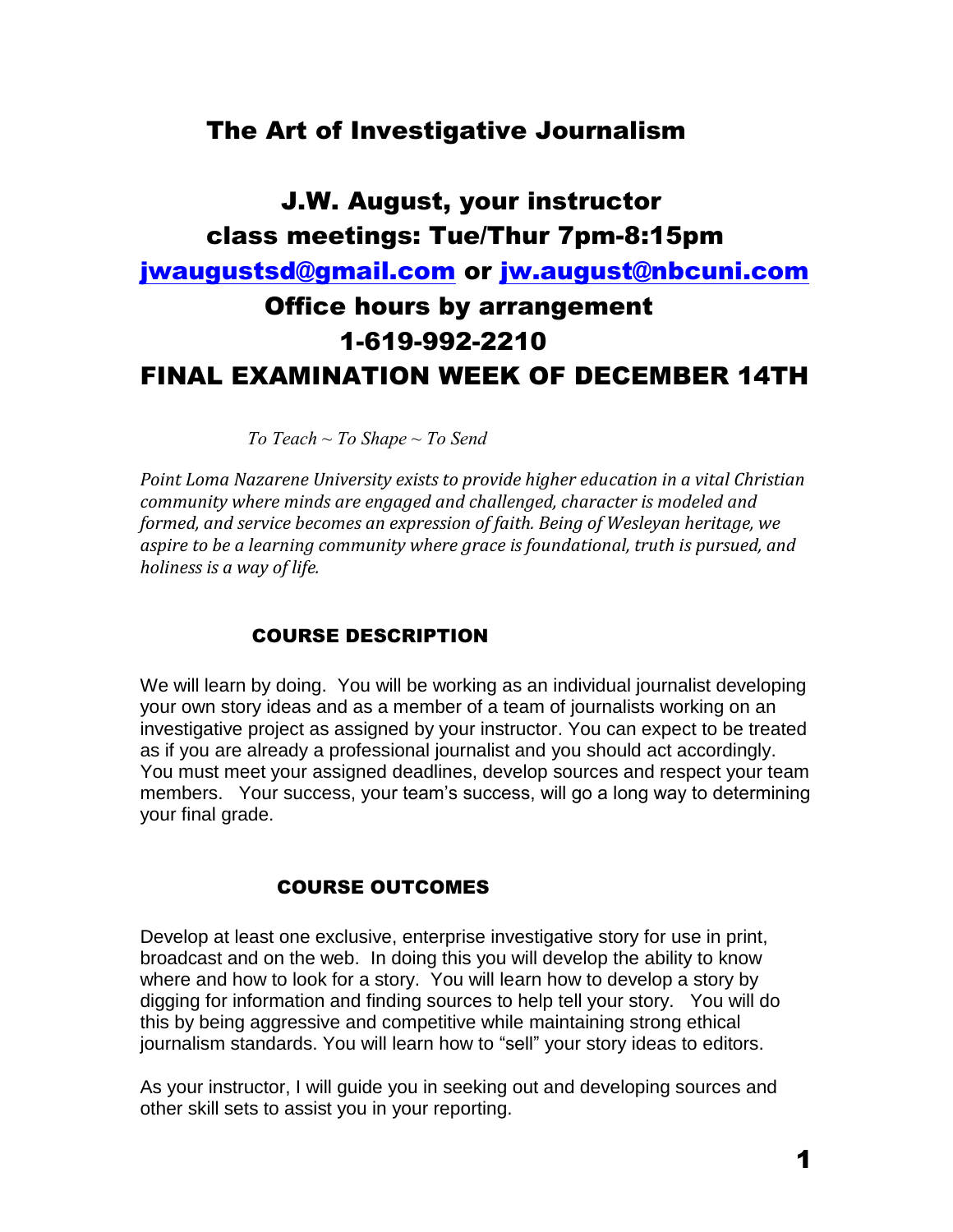# GRADING

If you don't know what is going on in the world around you, you will not be a good journalist. This is a minimum requirement for your success.

There will be a class quiz each session on widely reported events that may be an international story, national story, or local story. This can cover every possible subject; spanning the globe of news subjects, everything from medical breakthroughs to terrorist events. Consider this ten percent of your final grade.

There will be at least one question from the previous class discussion. Consider this ten percent of your final grade.

At the third class meeting you will be expected to pitch a story idea of your creation to the instructor, in writing, before the class. This will be an ongoing process throughout the semester. You as the reporter and I, as your editor, may choose to develop your story or develop another story. Consider this twenty percent of your final grade.

The largest part of your grade will be determined from you involvement on one of the teams created to produce a story for broadcast, web and print. You and your teammates will be evaluated on how well you work together, how you meet your deadlines and the final product you produce. This is sixty percent of your final grade.

# Resource materials:

[\\*https://www.ire.org/resource-center,](https://www.ire.org/resource-center) you pay ten dollars for one semester's access to the IRE resource center

\*The Associated Press Stylebook 2014

\*http://www.journaliststoolbox.org/

\*SPJ Code of Ethics<http://www.spj.org/ethicscode.asp>

#### **Attendance**

Missing a class means losing points for attendance, participation and in class work. If you must miss a class for a valid reason (illness, family emergency, school activity, etc.) then documentation is required.

If you arrive after all students have signed in for the class, you will lose half your daily score.

Don't be late, it shows a lack of professionalism.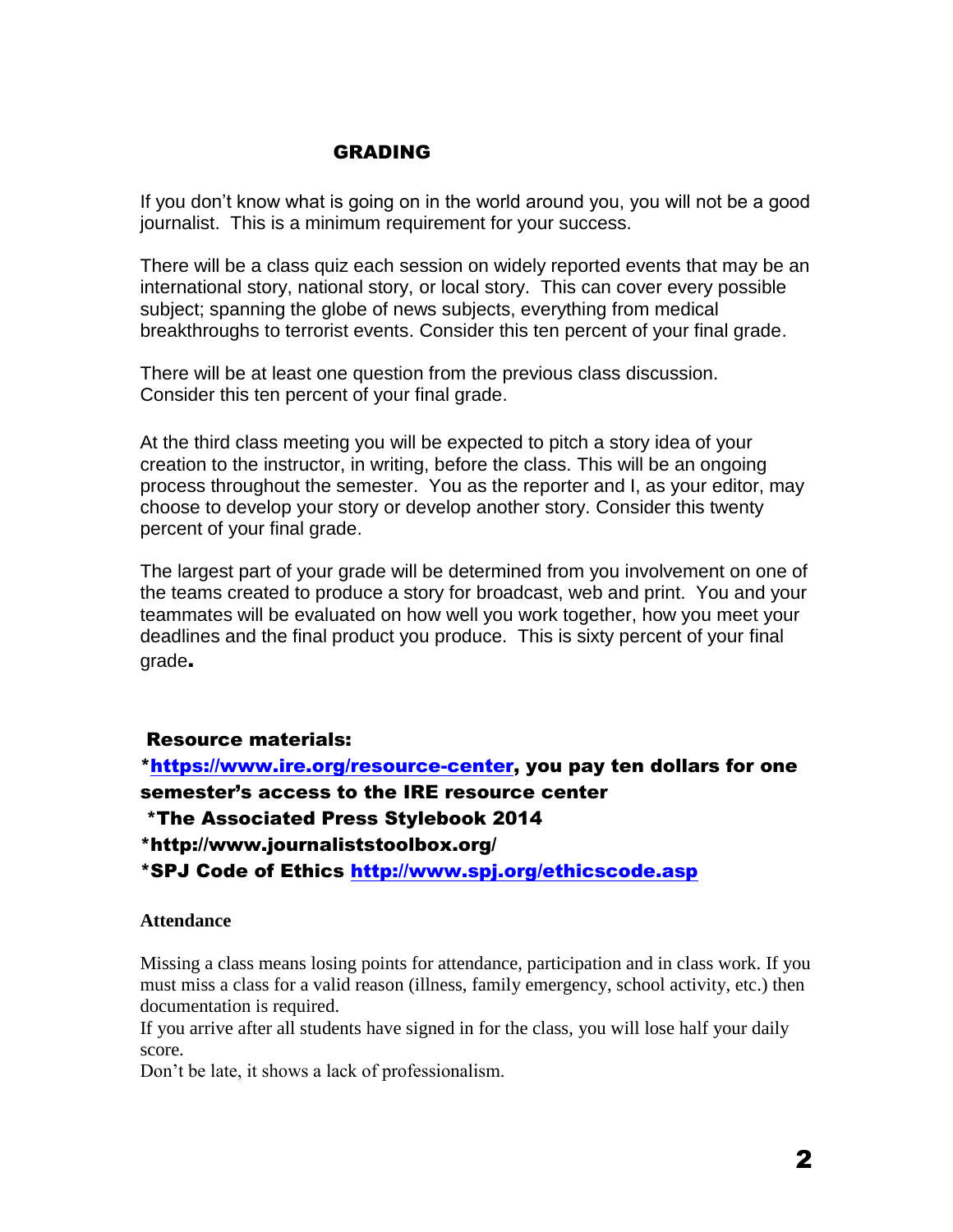\

Please read the Class Attendance section of your PLNU Catalog, carefully. If students miss more than 10% of class meetings (approx. 4 for a MWF course and 3 classes for a TTH course), faculty members may file a written report which may result in deenrollment

from the course. If you miss more than 20% of class meetings (approx. 8 for a MWF course and 6 classes for a TTH course), you may be de-enrolled without notice. De-enrollment may have serious consequences on residence, athletic, and scholarship requirements; it may also necessitate a reduction or loss in your financial aid.

# **LJML Department Mission Statement**

Welcome to the Department of Literature, Journalism and Modern Languages. Embodying the core values of a Christian liberal arts education in the Wesleyan theological tradition, and focusing on the power of language and story to shape us and our world, the LJML Department and programs will provide students with knowledge, skills, and experiences to equip them to understand, interpret, analyze, evaluate, and create texts as linguistic and/or artistic expressions of diverse human experiences. We value reading, writing, researching, speaking, and discussing as profound means of participating in the redemptive work of God in all of creation.

# **Academic Honesty**

The Point Loma Nazarene University community holds the highest standards of honesty and integrity in all aspects of university life. Any violation of the university's commitment is a serious affront to the very nature of Point Loma's mission and purpose. Violations of academic honesty include cheating, plagiarism, falsification, aiding academic dishonesty, and malicious interference.

Cheating is the use of unauthorized assistance that results in an unfair advantage over other students. It includes but is not limited to: Bringing and/or using unauthorized notes, technology or other study aids during an examination; looking at other students' work during an exam or in an assignment where collaboration is not allowed; attempting to communicate with other students in order to get help during an exam or in an assignment where collaboration is not allowed; obtaining an examination prior to its administration; allowing another person to do one's work and submitting it as one's own; submitting work done in one class for credit in another without the instructor's permission.

Plagiarism is the use of an idea, phrase or other materials from a source without proper acknowledgment of that source. It includes but is not limited to: The use of an idea, phrase, or other materials from a source without proper acknowledgment of that specific source in a work for which the student claims authorship; the misrepresentation and/or use of sources used in a work for which the student claims authorship; the use of papers purchased online as all or part of an assignment for which the student claims authorship; submitting written work, such as laboratory reports, computer programs, or papers, which have been copied from the work of other students, with or without their knowledge and consent.

Falsification is the alteration of information or forging of signatures on academic forms or documents. It includes but is not limited to: using improper methods of collecting or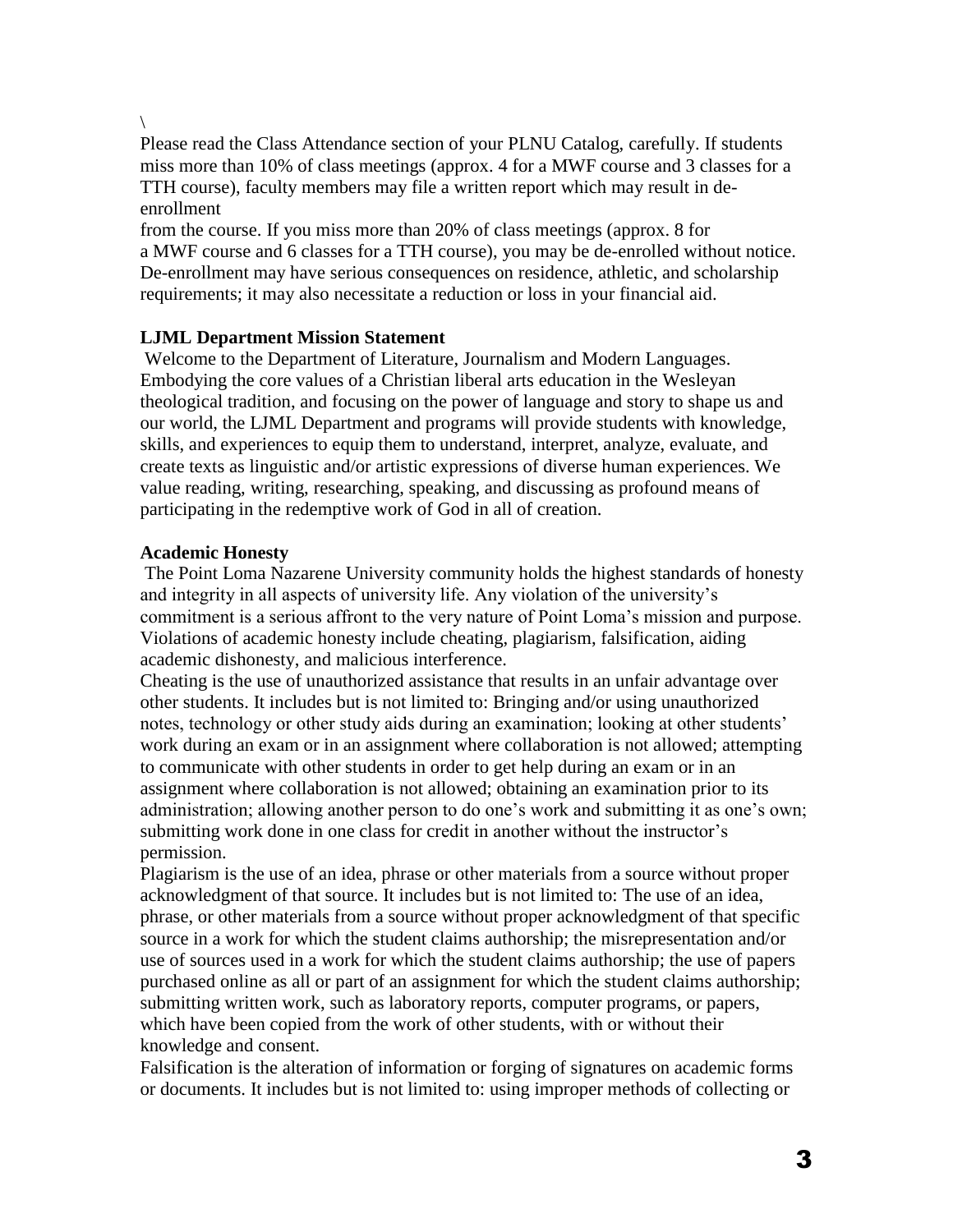generating data and presenting them as legitimate; altering graded work and submitting it for re-grading; falsifying information on official academic documents such as drop/add forms, incomplete forms, petitions, recommendations, letters of permission, transcripts or any other university document; misrepresenting oneself or one's status in the university.

Aiding academic dishonesty is assisting another person in violating the standards of academic honesty. It includes but is not limited to: Allowing other students to look at one's own work during an exam or in an assignment where collaboration is not allowed; providing information, material, or assistance to another person knowing that it may be used in violation of academic honesty policies; providing false information in connection with any academic honesty inquiry.

Malicious intent is misuse of academic resources or interference with the legitimate academic work of other students. It includes but is not limited to: removing books, journals or pages of these from the library without formal checkout; hiding library materials; refusing to return reserve readings to the library; damaging or destroying the projects, lab or studio work or other academic product of fellow students.

A student remains responsible for the academic honesty of work submitted in PLNU courses and the consequences of academic dishonesty beyond receipt of the final grade in the class and beyond the awarding of the diploma. Ignorance of these catalog policies will not be considered a valid excuse or defense. Students may not withdraw from a course as a response to a consequence.

Response Procedure

The following response procedure is recommended to faculty who discover a violation of academic honesty:

1. Fact-finding: The faculty member should attempt to speak or otherwise communicate informally with the student as a first step.

2. Communication of Consequence: Once the violation is discovered, the instructor should send a written communication to the student regarding the incident and the consequences. Instructors can give students an "F" on a specific assignment or an "F" in the course as a consequence of violations of academic honesty. 3. Internal Communication: The instructor should send a report of the incident to

the department chair or school dean, the college dean, the Vice President for Student Development and the Vice Provost for Academic Administration. The report should include a description of the violation, the action taken, and evidence of the violation. The official record of the incident is maintained by the Office of the Vice President for Student Development.

4. Further action: Prior instances of misconduct under this or other student conduct policies should be considered in determining disciplinary action for a present violation. As the Vice President for Student Development and the appropriate college dean consult, if additional action seems necessary it would be taken after consultation with the reporting instructor and communicated in writing to the student. Depending upon the seriousness of the incident or pattern of incidents, further actions can include probation, suspension or expulsion.

Appeal Procedure

The following appeal procedure should be used by a student who wishes to appeal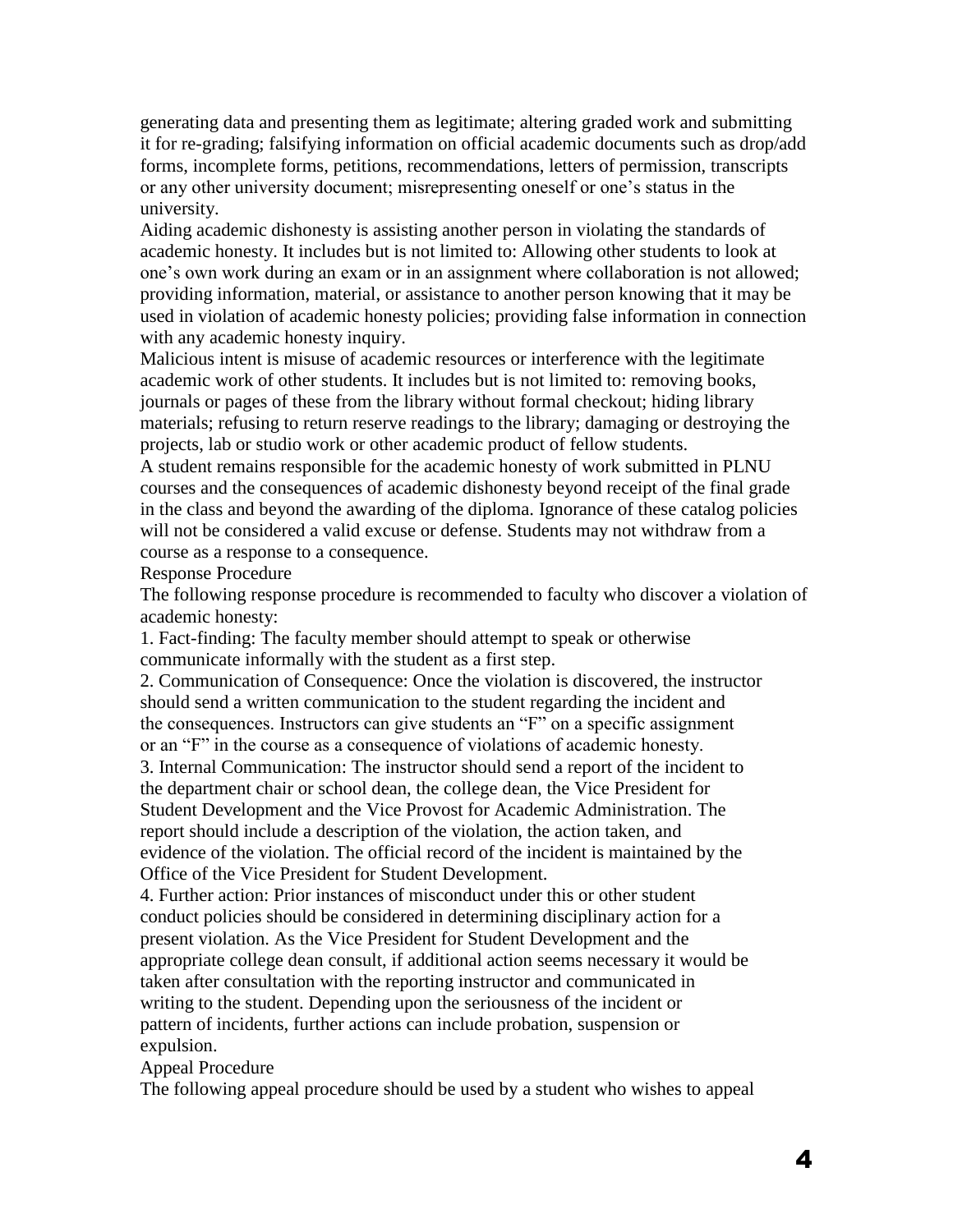consequences associated with a finding of academic dishonesty:

1. Instructor: The student should present a written appeal of the penalty to the instructor involved. The instructor should respond in writing, with a copy of the response also sent to the department chair.

2. Department Chair or School Dean: In the event that satisfactory resolution to the appeal is not achieved between the student and the instructor, the student may submit the appeal in writing to the department chair or school dean, who will review the appeal and send a written ruling to the student and instructor.

3. College Dean: Student appeals not resolved at the departmental or school level should be taken to the appropriate college dean for review. The college dean will review the appeal and send a written ruling to the student, instructor and department chair or school dean.

4. Administrative Committee: Student appeals not resolved at the college dean level can be submitted to an administrative committee including an academic administrator of the student's choice, the Provost or a designee, the Vice Provost for Academic Administration, and the Vice-President for Student Development or a designee. The appeal decision reached by this committee is final.

Revision based on review academic honesty policies at Purdue University, University of Notre Dame, Wheaton College, Azusa Pacific University and The University of Rochester.

Definitions based on those at The University of Rochester and used by permission.

#### **LJML Academic Honesty Policy**

The LJML Department deems intellectual and academic integrity critical to academic success and personal development; therefore, any unethical practice will be detrimental to the student's academic record and moral character. Students who present the work of others as if it were their own commit plagiarism. Presenting another's work as one's own includes, but is not limited to, borrowing another student's work, buying a paper, and using the thoughts or ideas of others as one's own (using information in a paper without citation). Plagiarized work will result in a failing grade for the assignment and possibly for the course. In either event, a written report will be filed with the department chair and the area dean. The dean will review the report and submit it to the Provost and the Vice President for Student Development. It will then be placed in the student's academic file.

#### **Public Discourse**

.

Much of the work we will do in this class is cooperative, by nature of the class discussions and general feedback given to written work and/projects; thus you should think of all your writing and speaking for and in class as public, not private, discourse.

#### **Inclusive Language**

Because the Literature, Journalism, and Modern Language department recognizes the power of language, all public language used in this course, including written and spoken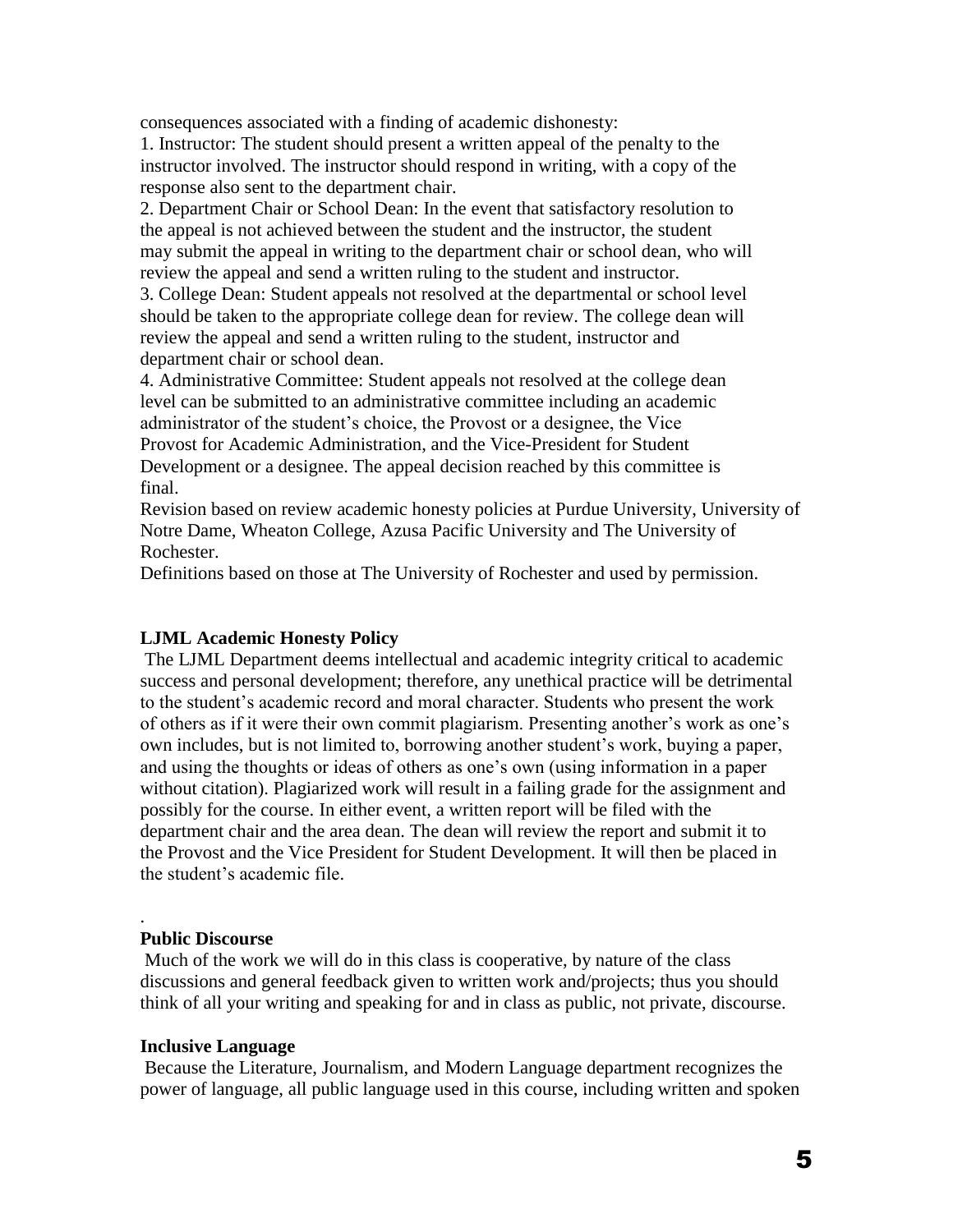discourse, will be inclusive. This standard is outlined by all major academic style guides, including MLA, APA, and Chicago, and is the norm in university-level work.

#### **Diversity Statement**

Point Loma Nazarene University is committed to diversity in the classroom, in its publications and in its various organizations and components. Faculty and staff recognize that the diverse backgrounds and perspectives of their colleagues and students are best served through respect toward gender, disability, age, socioeconomic status, ethnicity, race, culture and other personal characteristics. In addition, the department of Literature, Journalism, and Modern Languages is committed to taking a leadership position that calls for promoting a commitment to diversity in and out of the classroom and in the practices of writing, journalism, and the study of literature and languages.

#### **FERPA**

In compliance with federal law, neither PLNU student ID nor social security number should be used in publically posted grades or returned sets of assignments without student written permission. This class will meet the federal requirements by (each faculty member choose one strategy to use: distributing all grades and papers individually; requesting and filing written student permission; or assigning each student a unique class ID number not identifiable on the alphabetic roster.). Also in compliance with FERPA, you will be the only person given information about your progress in this class unless you have designated others to receive it in the "Information Release" section of the student portal. See Policy Statements in the undergrad student catalog.

#### **Academic Accommodations**

While all students are expected to meet the minimum academic standards for completion of their courses as established by the instructors, students with special needs may require academic accommodations. At Point Loma Nazarene University, students requesting academic accommodations must file documentation with the Disability Resource Center (DRC), located in the Bond Academic Center. Once the student files documentation, the Disability Resource Center contacts the student's instructors and provides written recommendations for reasonable and appropriate accommodations to meet the individual needs of the student. This policy assists the university in its commitment to full compliance with Section 504 of the Rehabilitation Act of 1973, the Americans with Disabilities (ADA) Act of 1990, and ADA Amendments Act of 2008, all of which prohibit discrimination against students with special needs and guarantees all qualified students equal access to the benefits of PLNU programs and activities. Students have the right to appeal decisions regarding academic accommodations. In order to provide prompt and equitable resolution, the student must submit a written or verbal statement to the Director of Academic Advising who will conduct the appeal process in consultation with the Vice President for Student Development.